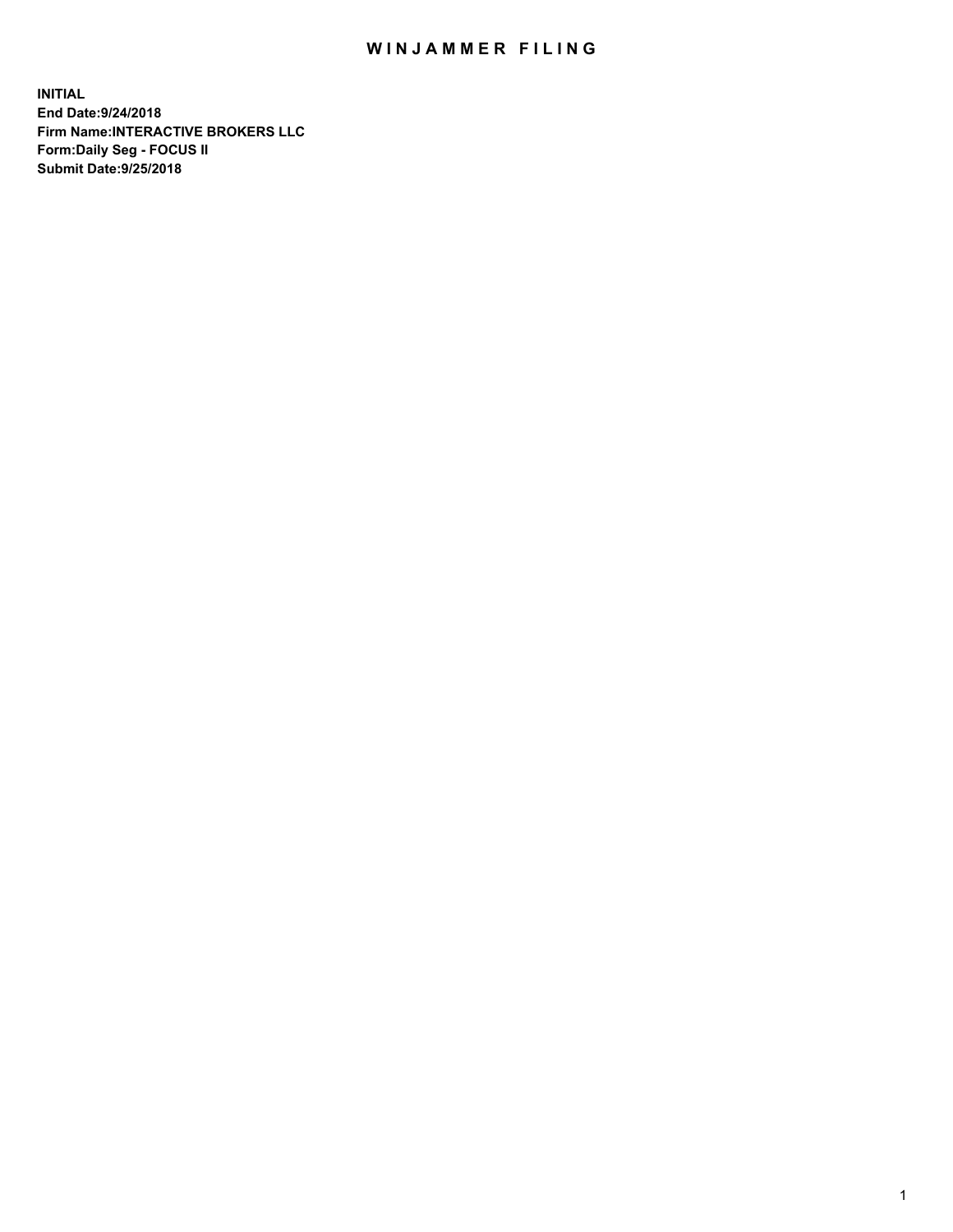**INITIAL End Date:9/24/2018 Firm Name:INTERACTIVE BROKERS LLC Form:Daily Seg - FOCUS II Submit Date:9/25/2018 Daily Segregation - Cover Page**

| Name of Company                                                                                                                                                                                                                                                                                                                | <b>INTERACTIVE BROKERS LLC</b>                                                                  |
|--------------------------------------------------------------------------------------------------------------------------------------------------------------------------------------------------------------------------------------------------------------------------------------------------------------------------------|-------------------------------------------------------------------------------------------------|
| <b>Contact Name</b>                                                                                                                                                                                                                                                                                                            | James Menicucci                                                                                 |
| <b>Contact Phone Number</b>                                                                                                                                                                                                                                                                                                    | 203-618-8085                                                                                    |
| <b>Contact Email Address</b>                                                                                                                                                                                                                                                                                                   | jmenicucci@interactivebrokers.c<br>om                                                           |
| FCM's Customer Segregated Funds Residual Interest Target (choose one):<br>a. Minimum dollar amount: ; or<br>b. Minimum percentage of customer segregated funds required:% ; or<br>c. Dollar amount range between: and; or<br>d. Percentage range of customer segregated funds required between:% and%.                         | $\overline{\mathbf{0}}$<br>$\overline{\mathbf{0}}$<br>155,000,000 245,000,000<br>0 <sub>0</sub> |
| FCM's Customer Secured Amount Funds Residual Interest Target (choose one):<br>a. Minimum dollar amount: ; or<br>b. Minimum percentage of customer secured funds required:% ; or<br>c. Dollar amount range between: and; or<br>d. Percentage range of customer secured funds required between:% and%.                           | $\overline{\mathbf{0}}$<br>0<br>80,000,000 120,000,000<br>0 <sub>0</sub>                        |
| FCM's Cleared Swaps Customer Collateral Residual Interest Target (choose one):<br>a. Minimum dollar amount: ; or<br>b. Minimum percentage of cleared swaps customer collateral required:% ; or<br>c. Dollar amount range between: and; or<br>d. Percentage range of cleared swaps customer collateral required between:% and%. | $\overline{\mathbf{0}}$<br><u>0</u><br>$\underline{0}$ $\underline{0}$<br>00                    |

Attach supporting documents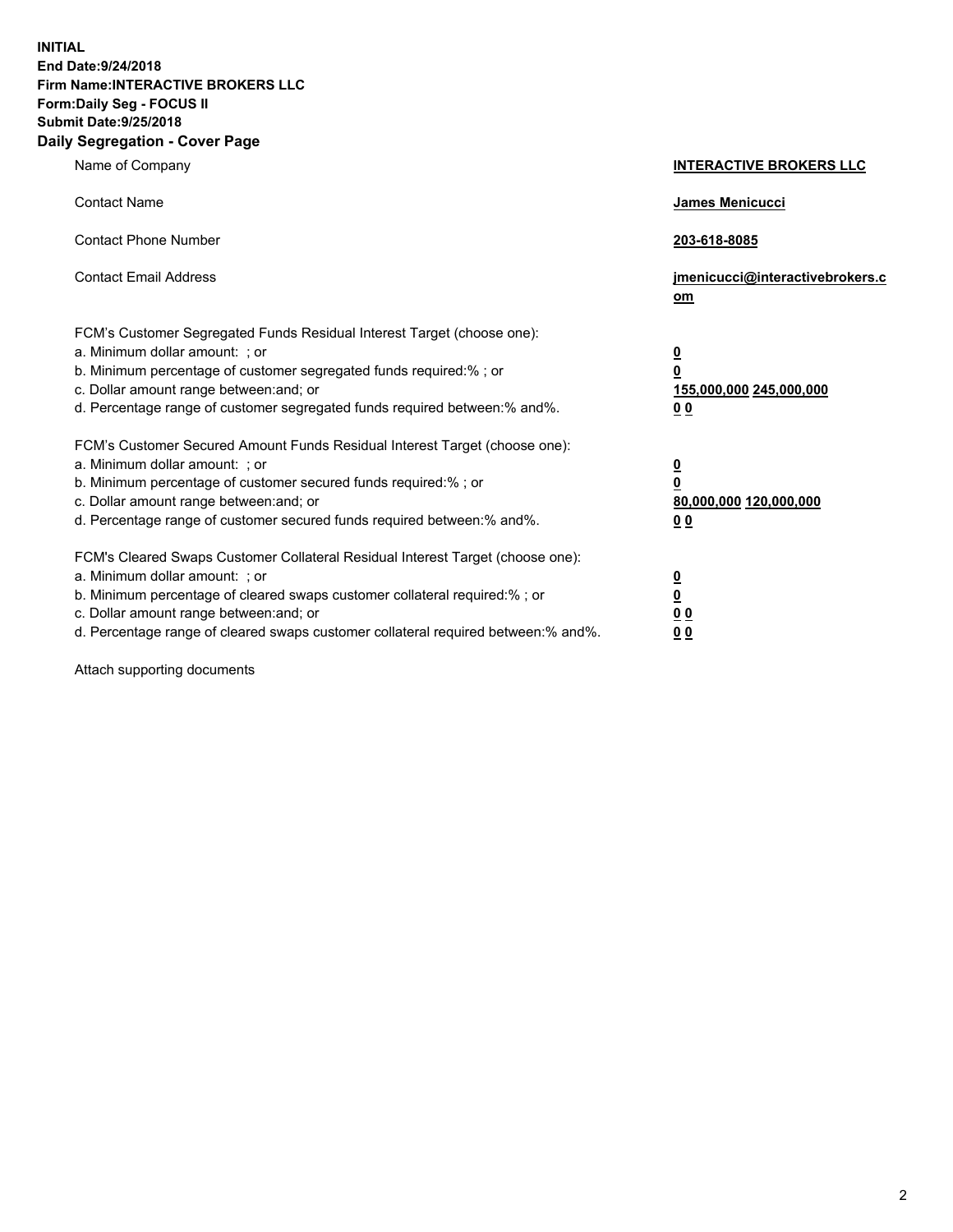## **INITIAL End Date:9/24/2018 Firm Name:INTERACTIVE BROKERS LLC Form:Daily Seg - FOCUS II Submit Date:9/25/2018 Daily Segregation - Secured Amounts**

|     | Daily Segregation - Secured Amounts                                                         |                                                         |
|-----|---------------------------------------------------------------------------------------------|---------------------------------------------------------|
|     | Foreign Futures and Foreign Options Secured Amounts                                         |                                                         |
|     | Amount required to be set aside pursuant to law, rule or regulation of a foreign            | $0$ [7305]                                              |
|     | government or a rule of a self-regulatory organization authorized thereunder                |                                                         |
| 1.  | Net ledger balance - Foreign Futures and Foreign Option Trading - All Customers             |                                                         |
|     | A. Cash                                                                                     | 440,735,420 [7315]                                      |
|     | B. Securities (at market)                                                                   | $0$ [7317]                                              |
| 2.  | Net unrealized profit (loss) in open futures contracts traded on a foreign board of trade   | 13,841,762 [7325]                                       |
| 3.  | Exchange traded options                                                                     |                                                         |
|     | a. Market value of open option contracts purchased on a foreign board of trade              | 252,853 [7335]                                          |
|     | b. Market value of open contracts granted (sold) on a foreign board of trade                | -57,396 [7337]                                          |
| 4.  | Net equity (deficit) (add lines 1. 2. and 3.)                                               | 454,772,639 [7345]                                      |
| 5.  | Account liquidating to a deficit and account with a debit balances - gross amount           | 2,305 [7351]                                            |
|     | Less: amount offset by customer owned securities                                            | 0 [7352] 2,305 [7354]                                   |
| 6.  | Amount required to be set aside as the secured amount - Net Liquidating Equity              | 454,774,944 [7355]                                      |
|     | Method (add lines 4 and 5)                                                                  |                                                         |
| 7.  | Greater of amount required to be set aside pursuant to foreign jurisdiction (above) or line | 454,774,944 [7360]                                      |
|     | 6.                                                                                          |                                                         |
|     | FUNDS DEPOSITED IN SEPARATE REGULATION 30.7 ACCOUNTS                                        |                                                         |
| 1.  | Cash in banks                                                                               |                                                         |
|     | A. Banks located in the United States                                                       | 78,228,235 [7500]                                       |
|     | B. Other banks qualified under Regulation 30.7                                              | 0 [7520] 78,228,235 [7530]                              |
| 2.  | <b>Securities</b>                                                                           |                                                         |
|     | A. In safekeeping with banks located in the United States                                   | 397,597,328 [7540]                                      |
|     | B. In safekeeping with other banks qualified under Regulation 30.7                          | 0 [7560] 397,597,328 [7570]                             |
| 3.  | Equities with registered futures commission merchants                                       |                                                         |
|     | A. Cash                                                                                     | $0$ [7580]                                              |
|     | <b>B.</b> Securities                                                                        | $0$ [7590]                                              |
|     | C. Unrealized gain (loss) on open futures contracts                                         | $0$ [7600]                                              |
|     | D. Value of long option contracts                                                           | $0$ [7610]                                              |
|     | E. Value of short option contracts                                                          | 0 [7615] 0 [7620]                                       |
| 4.  | Amounts held by clearing organizations of foreign boards of trade                           |                                                         |
|     | A. Cash                                                                                     | $0$ [7640]                                              |
|     | <b>B.</b> Securities                                                                        | $0$ [7650]                                              |
|     | C. Amount due to (from) clearing organization - daily variation                             | $0$ [7660]                                              |
|     | D. Value of long option contracts                                                           | $0$ [7670]                                              |
| 5.  | E. Value of short option contracts                                                          | 0 [7675] 0 [7680]                                       |
|     | Amounts held by members of foreign boards of trade                                          |                                                         |
|     | A. Cash<br><b>B.</b> Securities                                                             | 92,119,925 [7700]<br>$0$ [7710]                         |
|     | C. Unrealized gain (loss) on open futures contracts                                         | 10,863,942 [7720]                                       |
|     | D. Value of long option contracts                                                           | 252,853 [7730]                                          |
|     | E. Value of short option contracts                                                          | <u>-<b>57,396</b> [</u> 7735] <u>103,179,324</u> [7740] |
| 6.  | Amounts with other depositories designated by a foreign board of trade                      | $0$ [7760]                                              |
| 7.  | Segregated funds on hand                                                                    | $0$ [7765]                                              |
| 8.  | Total funds in separate section 30.7 accounts                                               | 579,004,887 [7770]                                      |
| 9.  | Excess (deficiency) Set Aside for Secured Amount (subtract line 7 Secured Statement         | 124,229,943 [7380]                                      |
|     | Page 1 from Line 8)                                                                         |                                                         |
| 10. | Management Target Amount for Excess funds in separate section 30.7 accounts                 | 80,000,000 [7780]                                       |
| 11. | Excess (deficiency) funds in separate 30.7 accounts over (under) Management Target          | 44,229,943 [7785]                                       |
|     |                                                                                             |                                                         |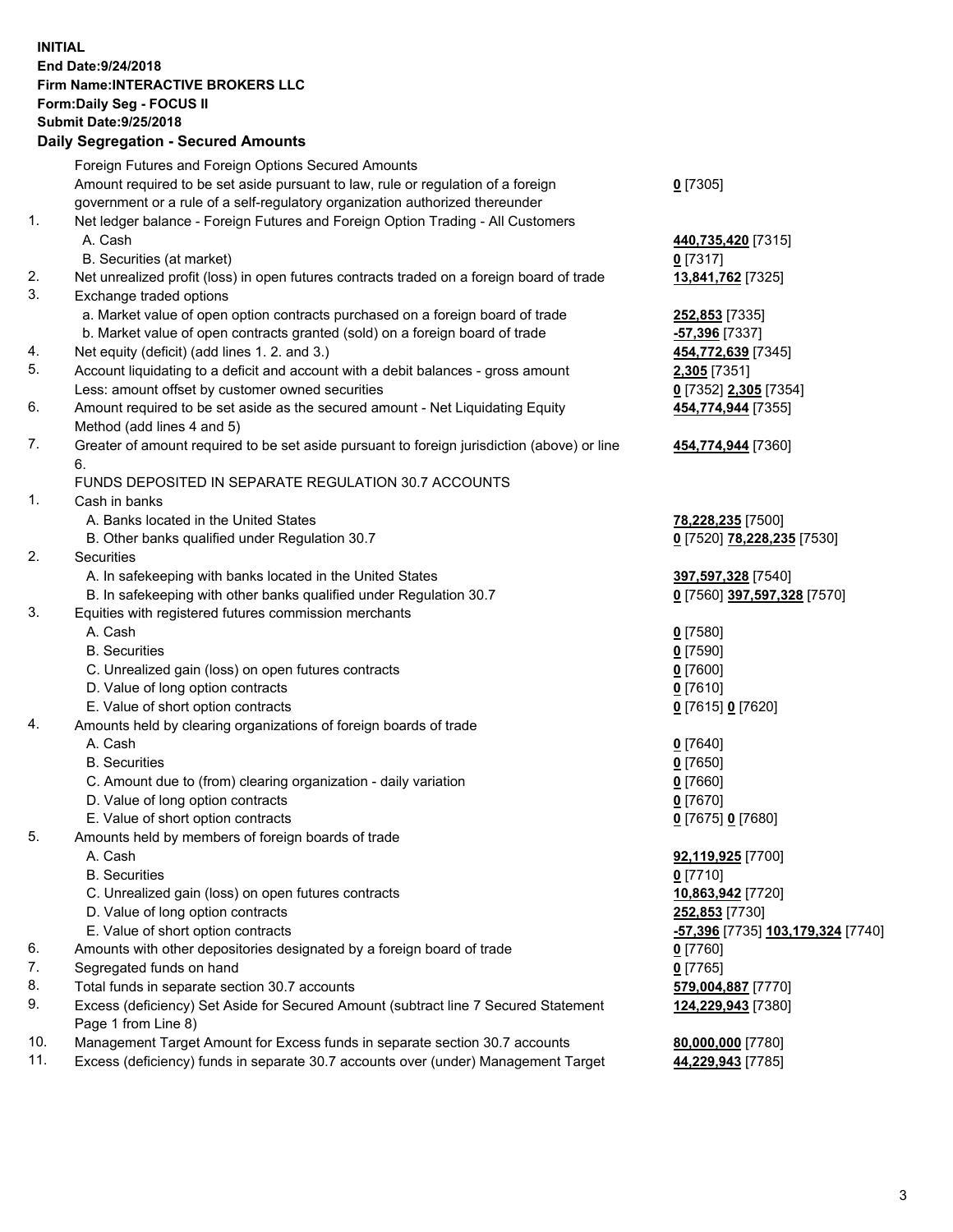**INITIAL End Date:9/24/2018 Firm Name:INTERACTIVE BROKERS LLC Form:Daily Seg - FOCUS II Submit Date:9/25/2018 Daily Segregation - Segregation Statement** SEGREGATION REQUIREMENTS(Section 4d(2) of the CEAct) 1. Net ledger balance A. Cash **3,937,907,832** [7010] B. Securities (at market) **0** [7020] 2. Net unrealized profit (loss) in open futures contracts traded on a contract market **9,001,169** [7030] 3. Exchange traded options A. Add market value of open option contracts purchased on a contract market **288,581,556** [7032] B. Deduct market value of open option contracts granted (sold) on a contract market **-319,118,753** [7033] 4. Net equity (deficit) (add lines 1, 2 and 3) **3,916,371,804** [7040] 5. Accounts liquidating to a deficit and accounts with debit balances - gross amount **171,716** [7045] Less: amount offset by customer securities **0** [7047] **171,716** [7050] 6. Amount required to be segregated (add lines 4 and 5) **3,916,543,520** [7060] FUNDS IN SEGREGATED ACCOUNTS 7. Deposited in segregated funds bank accounts A. Cash **572,448,879** [7070] B. Securities representing investments of customers' funds (at market) **2,385,995,085** [7080] C. Securities held for particular customers or option customers in lieu of cash (at market) **0** [7090] 8. Margins on deposit with derivatives clearing organizations of contract markets A. Cash **29,189,947** [7100] B. Securities representing investments of customers' funds (at market) **1,160,084,377** [7110] C. Securities held for particular customers or option customers in lieu of cash (at market) **0** [7120] 9. Net settlement from (to) derivatives clearing organizations of contract markets **520,717** [7130] 10. Exchange traded options A. Value of open long option contracts **288,680,358** [7132] B. Value of open short option contracts **-319,214,711** [7133] 11. Net equities with other FCMs A. Net liquidating equity **0** [7140] B. Securities representing investments of customers' funds (at market) **0** [7160] C. Securities held for particular customers or option customers in lieu of cash (at market) **0** [7170] 12. Segregated funds on hand **0** [7150] 13. Total amount in segregation (add lines 7 through 12) **4,117,704,652** [7180] 14. Excess (deficiency) funds in segregation (subtract line 6 from line 13) **201,161,132** [7190] 15. Management Target Amount for Excess funds in segregation **155,000,000** [7194] **46,161,132** [7198]

16. Excess (deficiency) funds in segregation over (under) Management Target Amount Excess